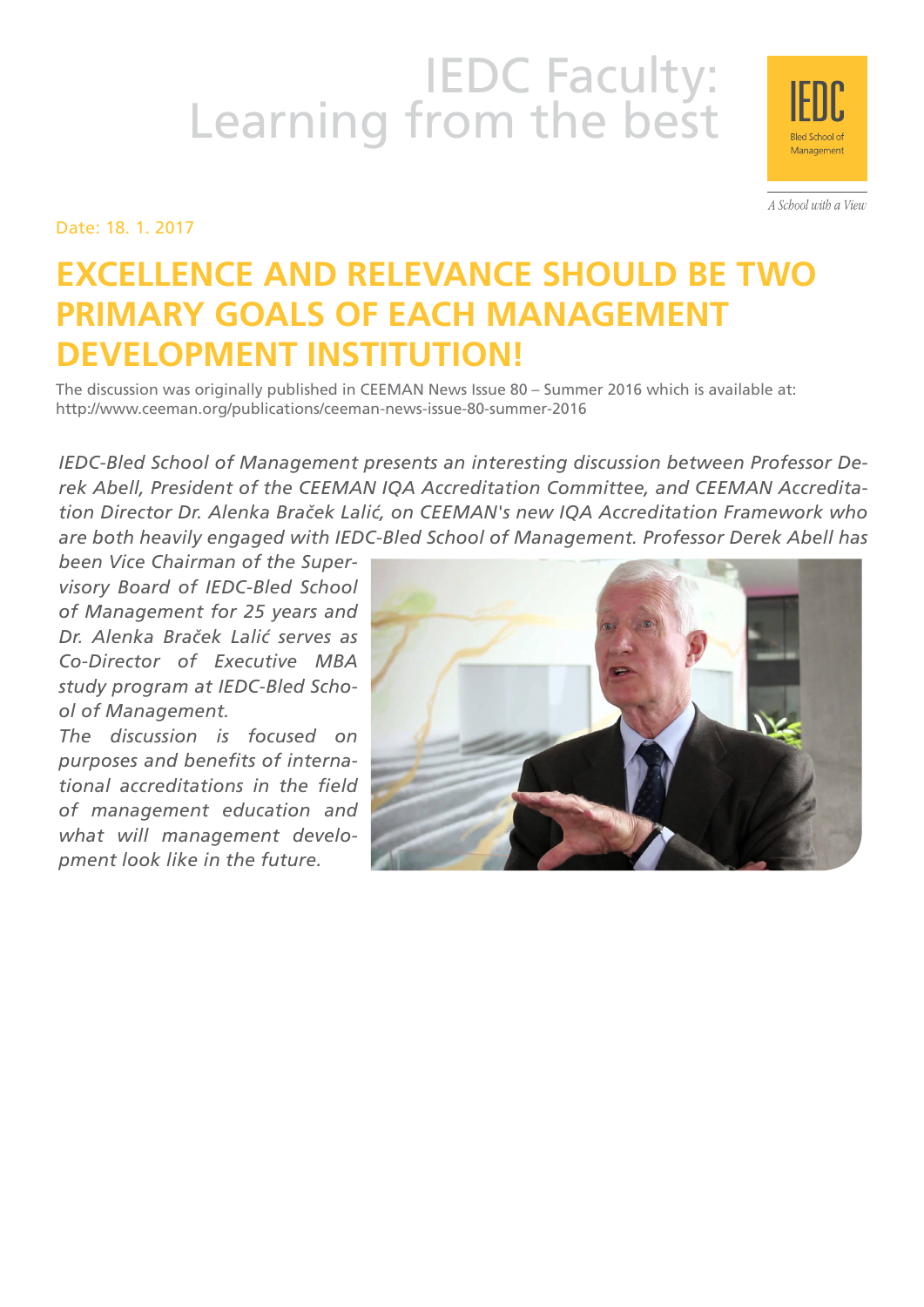### **Alenka Braček Lalić: Derek, in your view what purpose does accreditation serve, and why are institutions so eager to have an international accreditation?**

Derek Abell: Accreditation serves different parties in different ways. For would-be participants, it should provide reassurance that the institution that they are applying to provides a quality educational experience. For currently enrolled students it provides reassurance that they are on the right track with their education. This should mean that they are being well prepared for the professional challenges that they will face after they graduate. For employers and firms sponsoring managers to executive programs, it should mean that the output of the school will provide what they need in terms of people who can make a contribution and a real difference to their business. For the institution itself, an international accreditation is a way to considerably strengthen its brand in a marketing sense. And let us not forget educational authorities and the government. Many such authorities impose regulations on management development institutions without a sound understanding of what is really required, for example, emphasizing scientific research and publications instead of excellent and relevant education for students. International accreditation can act as a counterweight to such erroneous thinking. And let us not forget that accreditation procedures have two very fundamental purposes: to set standards and determine whether this or that institution measures up, and to set out strategies and pathways for improvement when an institution is on the way, but still falling short on one dimension or another.

**ABL: As you outlined the benefits of accreditation to various parties, why did you repeatedly use the phrase "should provide" rather than "does provide"?**

DA: Simply because I feel that in many cases accreditations themselves are not measuring up! They often put emphasis on the wrong things or, equally bad, fail to measure things that should have importance. So-called "international quality standards" are often standards that apply more to institutions in the developed Western economies, and are far from being universally applicable. And I am not even sure that they always respond to today's accreditation needs of Western schools either, since there is quite a lot of muddled thinking about what quality really is and how it should be measured.

# **ABL: Derek, could you explain what a high-quality management education should comprise?**

DA: That's quite a question, Alenka! Former US President Richard Nixon would have answered "Good question; next question!" It is not easy to answer this question briefly because quality is in some important ways a moving target. While there are certainly some universals that change little or slowly with time, and are as essential today as they were several decades ago, there are new standards to be met as the world changes and management development needs change along with it. And as you correctly pointed out at CEEMAN's board meeting in Vienna on 18 March 2016, quality standards must also be related to the challenges which participants will face in their own backyard as well as what they need to be at the leading edge

internationally. Let me nevertheless offer a few of my own thoughts on this central topic of the meaning of quality. Let me start by saying what I think quality management institutions are not: They are not those who put academic theory-based research ahead of relevant education for students. But neither are they those who hire mainly part-time executives to teach their programs in the belief that practice experience is all that it takes to provide effective student learning. Great teaching is always supported by thought leadership into both practice and theory. In other words, great teachers are constantly searching in their minds and in their writing for new conceptual insights to illuminate the complexities of practice and in doing so they contribute to academic thinking in parallel. Leibnitz was close to hitting the nail on the head when he said "theoria cum praxi". In the field of management, he might well have reversed this famous saying and argued instead for praxis cum theoria.

There is a great deal of misunderstanding in the minds of many deans and their faculties about this interpretation of research and of its power to support great teaching as well as executive practice. Research into practice is fraught with difficulty and usually much harder to do well than research which starts from the theoretical end. "Inductive" research, as it is called, starts with the observation of practice in all its complexity and tries to make sense of it through the development of new ways to look at the problems of the executive. Of course there is room for both theory-based deductive research and practice based research in business, but management is far from being a science, and we hardly develop concepts fast enough to